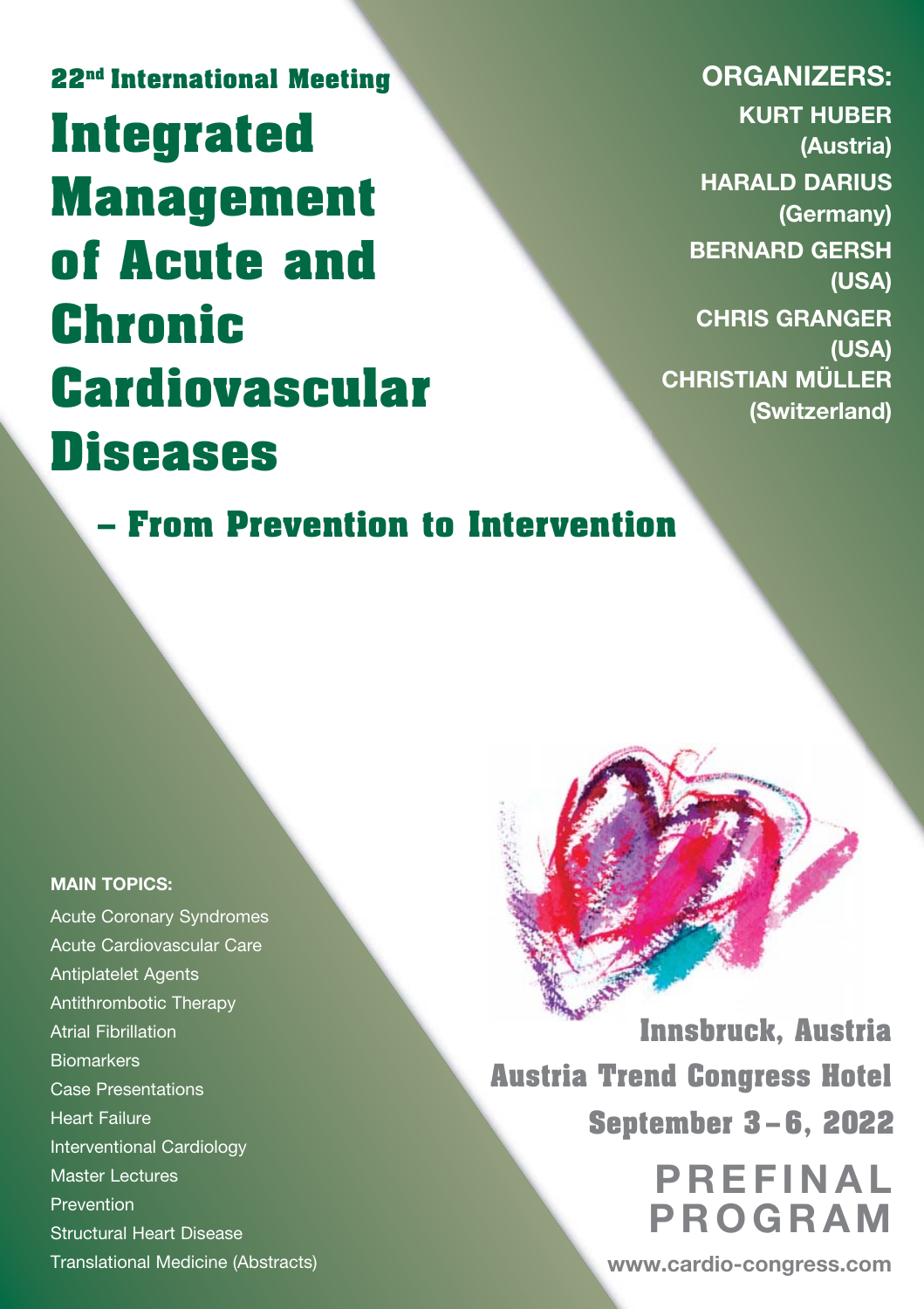## **PREFACE**

This international meeting celebrates 2022 its 22nd anniversery. As in the past, the meeting is organized by the Association for the Promotion of Research in Arteriosclerosis, Thrombosis and Vascular Biology (ATVB), Vienna, Austria. It is patronized by the European Platelet Academy (EPA), and the Acute Cardiovascular Care Association (ACCA), a registered branch of the European Society of Cardiology (ESC).

In 2022, more than 30 international and national experts will guarantee an interesting conference with important topics illustrating the most contemporary and topical clinical research data mainly in the field of acute coronary syndromes, acute cardiac care, atrial fibrillation, interventional cardiology, heart failure and prevention. Master lectures and interactive clinical case discussions will extend our knowledge and enhance the practical relevance of the program.

The number of attendees is limited to a maximum of 100 persons in order to stimulate intense discussions with international and national experts on case presentations and main topics – a rare situation in the current era of large meetings.

The presenters of the best abstracts (a maximum of 18 abstracts will be accepted) will discuss their data with faculty members in moderated poster presentations. Two awards will be given for "best-of-translational medicine" and "best-of-clinical medicine" posters. The participants will be confined to the group of young "cardiologists of tomorrow". In addition, presenters of posters will have free access to the whole meeting.

We would welcome your participation at this meeting.

With best regards

Kurt Huber (for the organizers)



**Acute Cardiovascular Care Association** 





### **DEADLINE FOR ABSTRACT SUBMISSION**

**July 15, 2022**

**(send your abstracts, A4 format, directly to kurt.huber@meduniwien.ac.at)**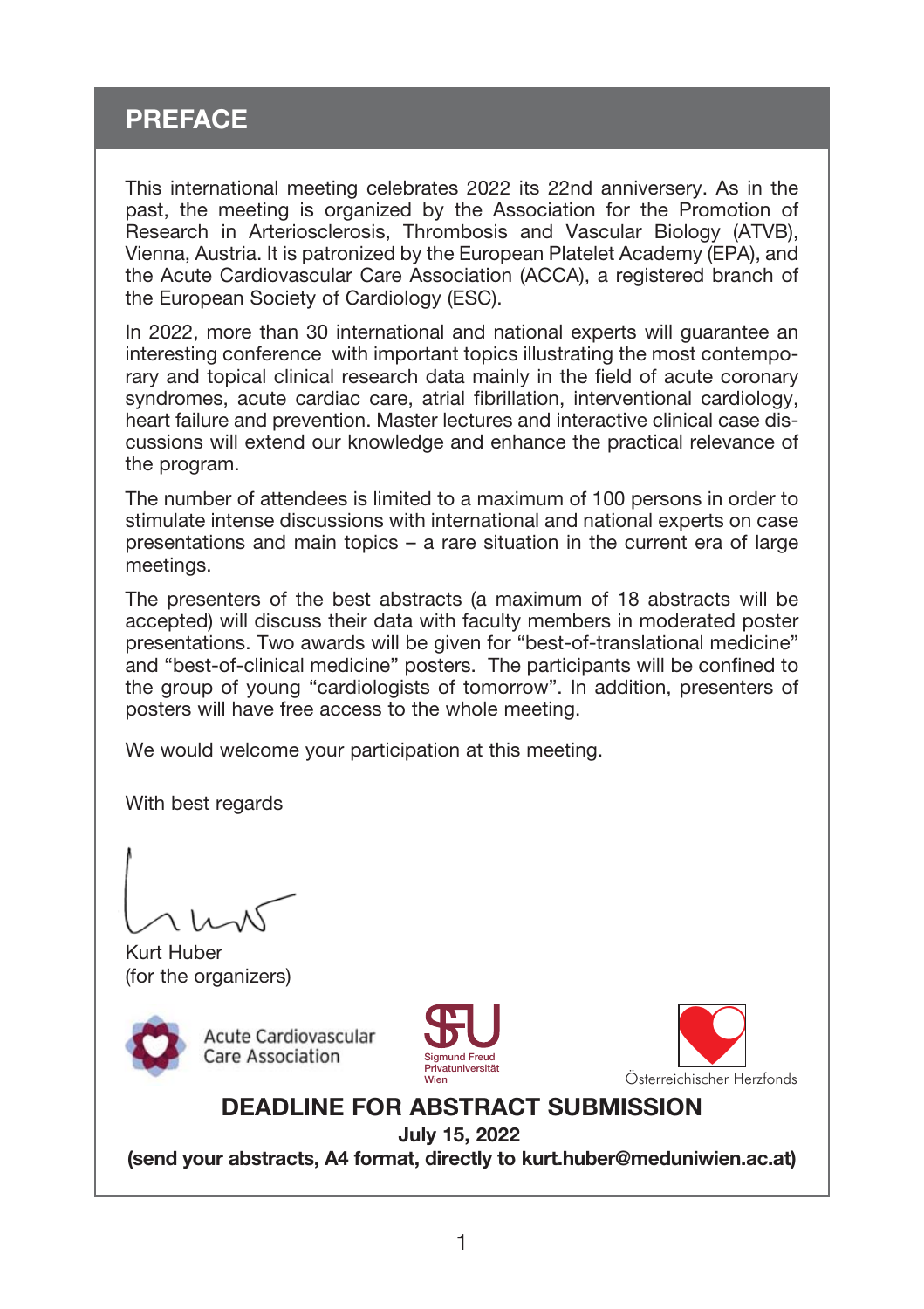Saturday, September 3, 2022

Arrivals

19:30 **Welcome Cocktail** and Get-Together Evening

| Sunday, September 4, 2022 |                                                                                                                                                               |
|---------------------------|---------------------------------------------------------------------------------------------------------------------------------------------------------------|
|                           | 08:50 Welcome<br>K. Huber (AT)                                                                                                                                |
|                           |                                                                                                                                                               |
| 09:00 – 11:00             | <b>Symposium 1: New Antiplatelet Strategies –</b><br><b>Answers and New Questions</b><br>(partially supported by tbd)<br>chairs: D. Gulba (DE), A. Bauer (AT) |
| $09:00 - 09:15$           | Case Presentation #1<br>J. Auer (AT)                                                                                                                          |
| $09:15 - 09:30$           | Do we need pre-hospital antithrombotic agents in<br>STEMI?<br>C. Granger (US)                                                                                 |
| $09:30 - 09:45$           | Oral antiplatelet agents should start only<br>in the cath lab<br>S. Kristensen (DK)                                                                           |
| $09:45 - 10:00$           | Case Presentation #2<br>S. Harb (AT)                                                                                                                          |
| $10:00 - 10:15$           | DAPT after ACS: Does One Size Fit All?<br>K. Huber (AT)                                                                                                       |
| $10:15 - 10:30$           | Prasugrel and Ticagrelor are equal pre-,<br>during-and post-PCI<br>R. Welsh (CD)                                                                              |
| 10:30 – 10:45             | Case Presentation #3<br>H. Alber (AT)                                                                                                                         |
| $10:45 - 11:00$           | Aspirin vs. Clopidogrel for Cardiovascualr Diseases<br>F.W.A. Verheugt (NL)                                                                                   |
|                           | 11:00 - 11:30 Break, Exhibition                                                                                                                               |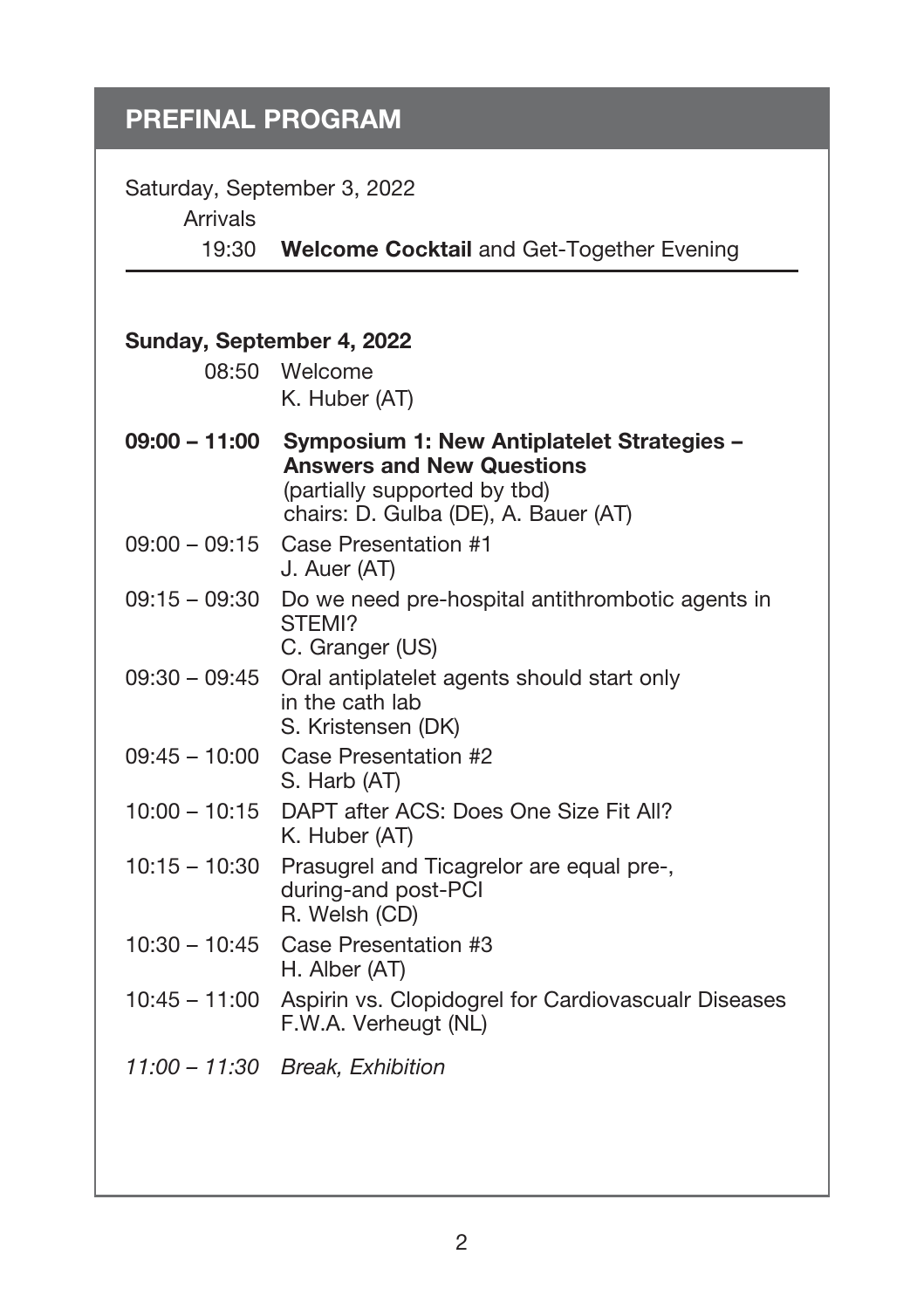### **Sunday, September 4, 2022**

|                     | 11:30 - 12:30 Symposium 2 (satellite A): tbd<br>(supported by tbd)<br>Moderator: tbd (tbd)                                          |
|---------------------|-------------------------------------------------------------------------------------------------------------------------------------|
| $11:30 - 11:55$ tbd | tbd (tbd)                                                                                                                           |
| $11:55 - 12:20$     | thd<br>tbd (tbd)                                                                                                                    |
|                     | $12:20 - 12:30$ Panel Discussion                                                                                                    |
| 12:30 – 13:30       | Lunch Break, Exhibition,                                                                                                            |
|                     | <b>Moderated Posters 1-6</b><br>(moderators: A. Bauer (AT), R. De Caterina (IT),<br>R. Welsh (CD), D. Gulba (DE), S. Price (UK)     |
| 13:30 – 14:30       | Symposium 3 (satellite B): Empagliflozine in<br><b>Heart Failure</b><br>(sponsored by Boehringer Ingelheim)<br>moderator: tbd (tbd) |
| 13:30 – 13:55       | The EMPEROR Preserved Trial<br>K. Huber (AT)                                                                                        |
|                     | 13:55 - 14:20 SGLT-2 Inhibitors for Everybody?<br>C. Müller (CH)                                                                    |
|                     | $14:20 - 14:30$ Panel Discussion                                                                                                    |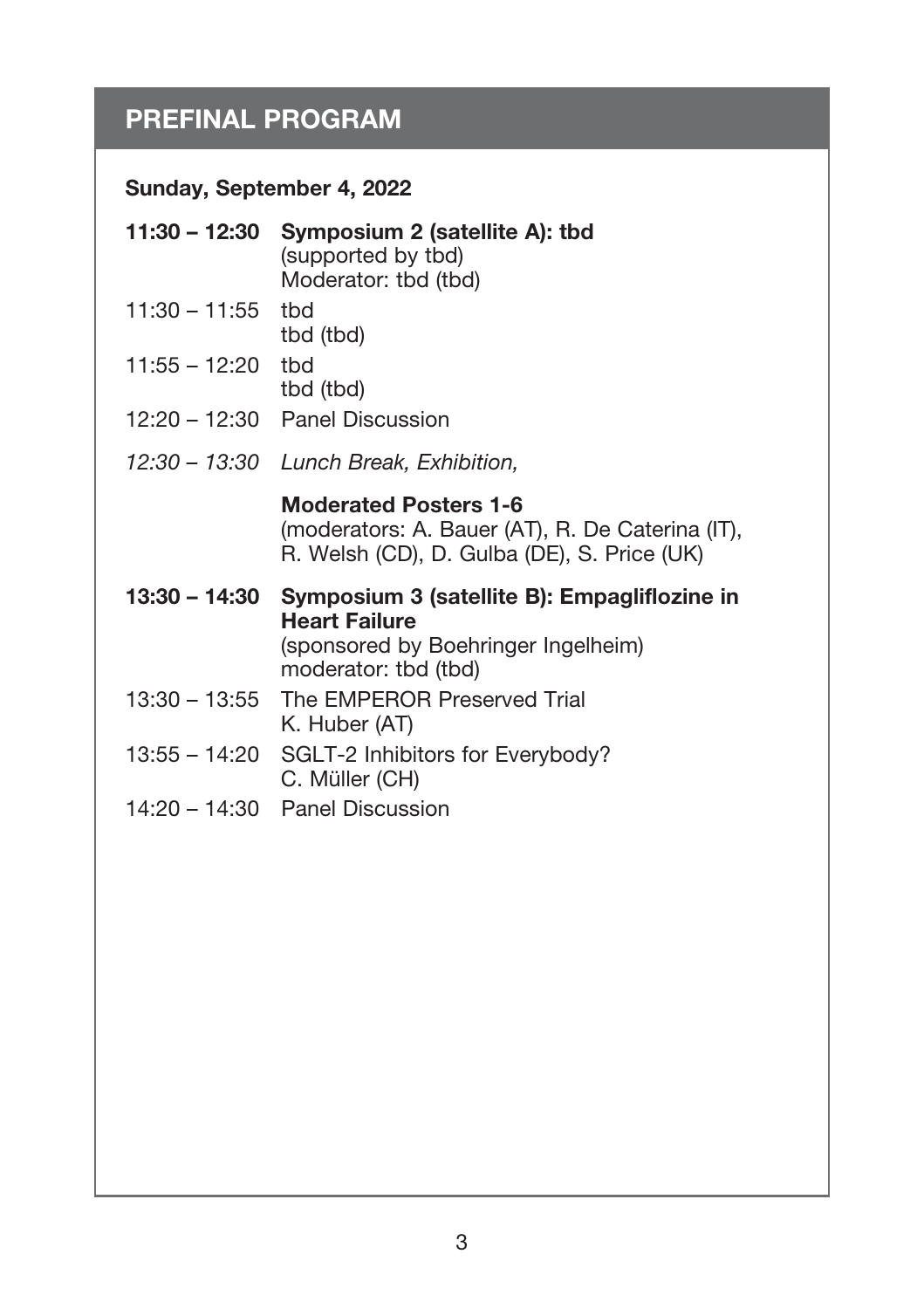## **Sunday, September 4, 2022**

| 14:30 – 16:00   | Symposium 4: News in Interventional Cardiology<br>(partially supported by tbd)<br>chairs: A. Zirlik (AT), S. Kristensen (DK)                                     |
|-----------------|------------------------------------------------------------------------------------------------------------------------------------------------------------------|
| $14:30 - 14:45$ | Case Presentation #4<br>G. Friedrich (AT)                                                                                                                        |
| 14:45 - 15:05   | Cangrelor in High-risk ACS patients<br>U. Zeymer (DE)                                                                                                            |
| 15:05 – 15:25   | Long-term Antithrombotic Therapy after Stenting:<br>DPI vs. DAPT<br>R. Welsh (CD)                                                                                |
| 15:25 – 15:45   | Functional assessment of stenoses<br>H. Thiele (DE)                                                                                                              |
| $15:45 - 16:00$ | Case Presentation #5<br>S. Farhan (US)                                                                                                                           |
|                 | 16:00 - 16:30 Break, Exhibition                                                                                                                                  |
| 16:30 – 17:30   | <b>Symposium 5: Master Lectures I</b><br>chairs: H. Darius (DE), H. Schühlen (DE)                                                                                |
| $16:30 - 16:50$ | Balancing Benefits and Risks in Cardiology Trials:<br>One Size Does Not Fit All<br>S. Pocock (UK)                                                                |
| 16:50 – 17:10   | Jak-STAT inhibition and cardiovascular risk<br>R. De Caterina (IT)                                                                                               |
| 17:10 – 17:30   | Advanced Therapy in Pulmonary Embolism<br>Irene Lang (AT)                                                                                                        |
| 17:30 - 18:00   | <b>Allan Ross Memorial Lecture</b><br>chair: C. Hengstenberg (AT)<br>Perioperative Myocardial Infarction: Impact on<br><b>Clinical Outcome?</b><br>B. Gersh (US) |
| 20:00           | <b>Networking Evening</b>                                                                                                                                        |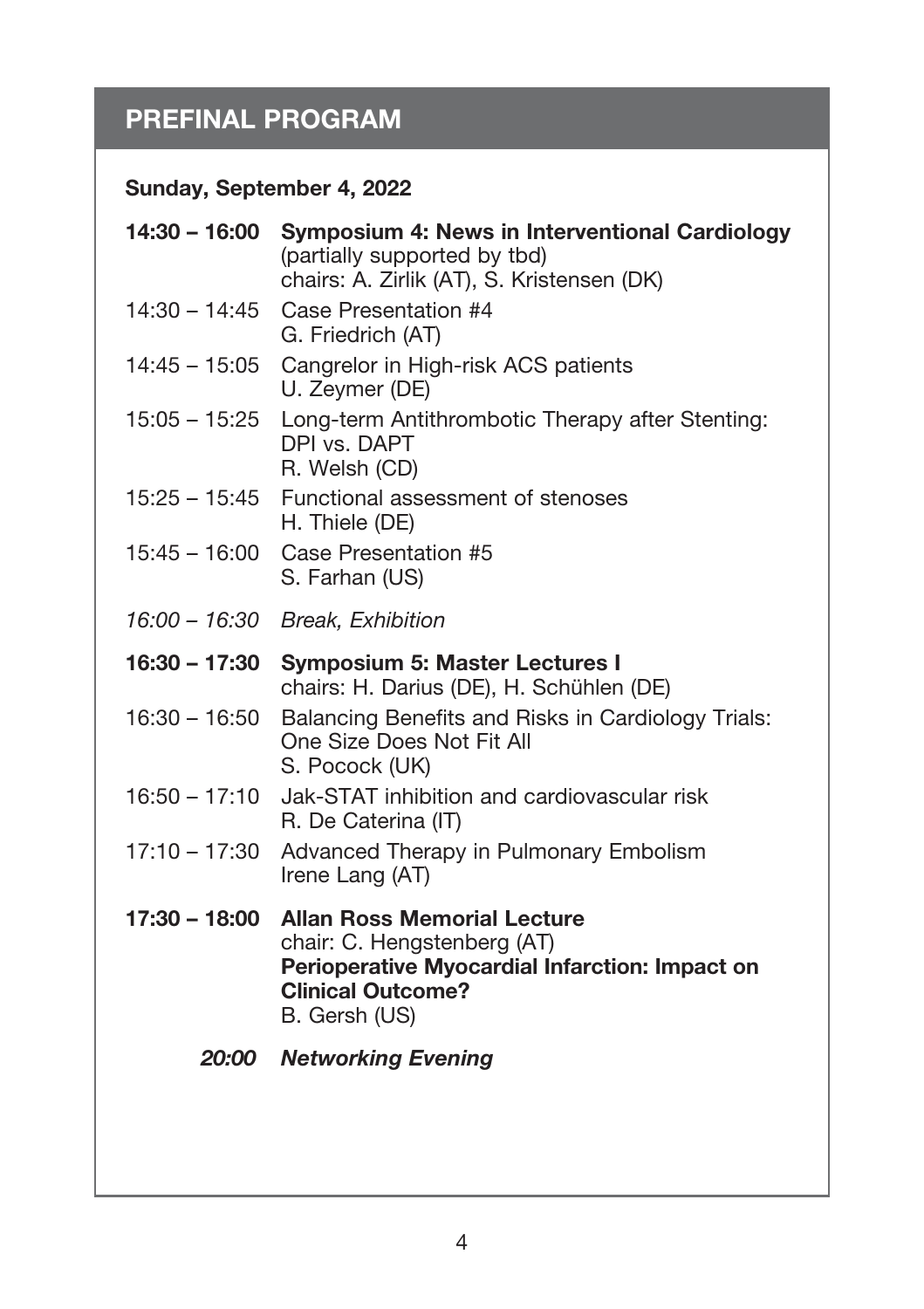## **Monday, September 5, 2022**

| $09:00 - 11:00$ | <b>Symposium 6: Structural Heart Disease</b><br>(partially supported by tbd)<br>chairs: H. Schühlen (DE), U. Zeymer (DE)                             |
|-----------------|------------------------------------------------------------------------------------------------------------------------------------------------------|
| $09:00 - 09:15$ | Case Presentation #6<br>J. Auer (AT)                                                                                                                 |
| $09:15 - 09:30$ | Interventional Mitral Valve Replacement: An Update<br>A.Zirlik (AT)                                                                                  |
| $09:30 - 09:45$ | Tricuspid Regurgation - Which Data Do We Need<br>for Interventional Repair?<br>H. Thiele (DE)                                                        |
| $09:45 - 10:00$ | Case Presentation #7<br>Julia Mascherbauer (AT)                                                                                                      |
| 10:00 - 10:20   | TAVI Update 2022<br>C. Hengstenberg (AT)                                                                                                             |
| $10.20 - 10:40$ | <b>Bioprosthesis Valve Longevity</b><br>R. Welsh (CD)                                                                                                |
| $10.40 - 11:00$ | Antithrombotic Strategies after Interventions of<br>Mitral or Tricuspid Valves<br>H. Darius (DE)                                                     |
|                 | 11:00 - 11:30 Break, Exhibition                                                                                                                      |
| $11:30 - 12:30$ | <b>Symposium 7: Atrial Fibrillation</b><br>(supported by tbd)<br>chairs: F.W.A. Verheugt (NL), H. Darius (DE)                                        |
| $11:30 - 11:45$ | Tailoring options for patients with atrial fibrillation<br>and an acute coronary syndrome<br>R. De Caterina (IT)                                     |
| $11:45 - 12:00$ | Case Presentation #8<br>S. Harb (AT)                                                                                                                 |
| $12:00 - 12:15$ | NOACS after TAVI in Patients with AFib<br>F.W.A. Verheugt (NL)                                                                                       |
| $12:15 - 12:30$ | Upstream Therapy for Prevention of AFib<br>B. Gersh (US)                                                                                             |
| $12:30 - 13:30$ | Lunch Break, Exhibition, Moderated Posters 7-12<br>(moderators: P. Clemmensen (DK), D. Gulba (DE),<br>I. Lang (AT), H. Schühlen (DE), A. Zirlik (AT) |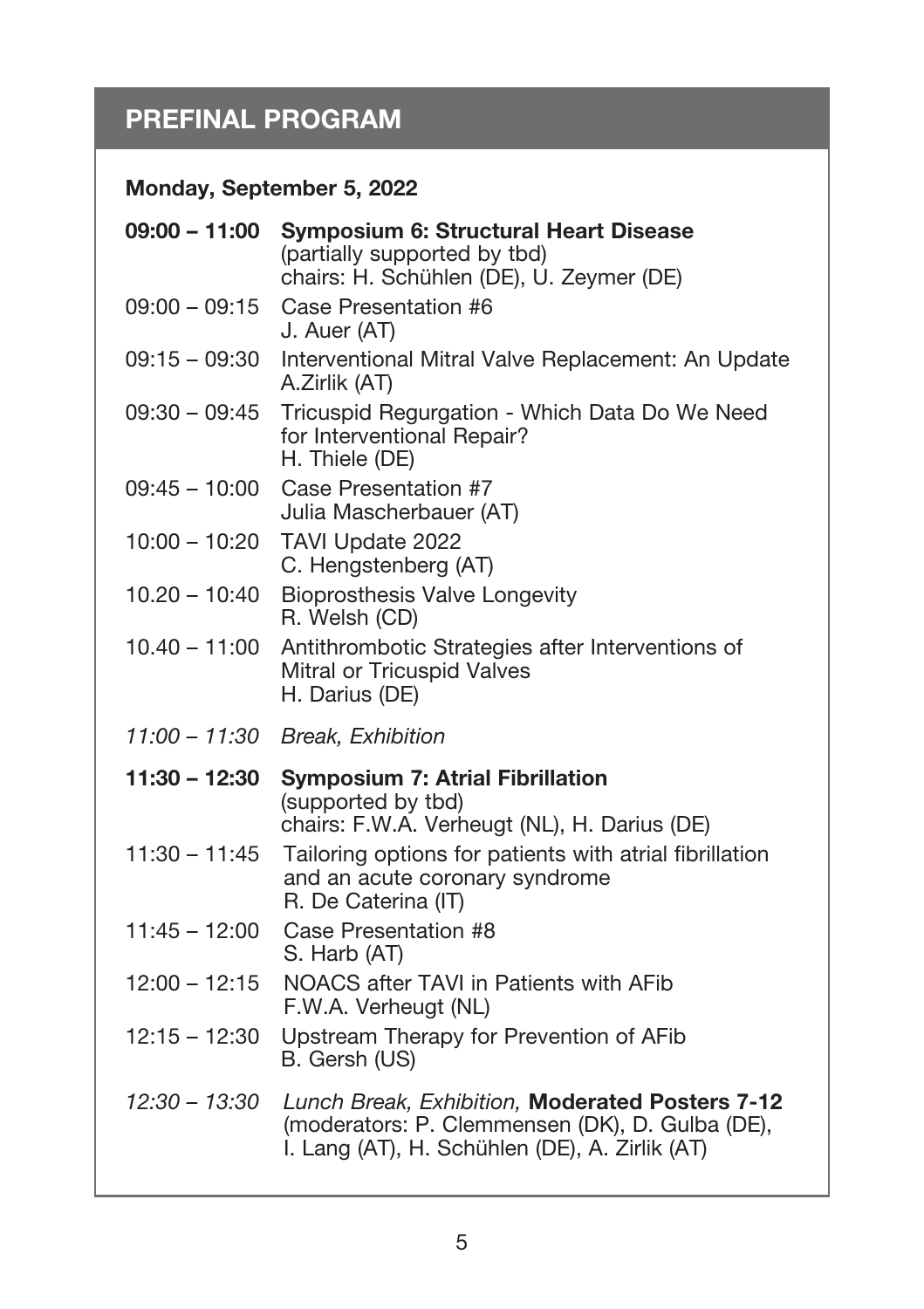## **Monday, September 5, 2022**

|                 | 13:30 – 14:45 Symposium 8: Prevention<br>(partial supported tbd)<br>chairs: H. Drexel (AT), tbd (tbd)                            |
|-----------------|----------------------------------------------------------------------------------------------------------------------------------|
|                 | 13:30 – 13:50 New Strategies in Secondary Prevention:<br>Anti-inflammatory Agents<br>R. Welsh (CD)                               |
| 13:50 – 14:10   | Lipid Lowering: Strike Early and Strong (SES)<br>K. Huber (AT)                                                                   |
| $14:10 - 14:30$ | How Cardiologists Should Use SGLT2-Inhibtors and<br><b>GLP1-Receptor Agonists</b><br>H. Schühlen (DE)                            |
|                 | $14:30 - 14:45$ Case Presentation #9<br>H. Alber (AT)                                                                            |
| 14:45 – 15:30   | <b>Symposium 9: Special Lecture</b><br>chair: A. Bauer (AT)<br>Cardiac Stem Cell Therapy: Hype or Still a Hope?<br>B. Gersh (US) |
|                 | 15:30 - 16:00 Break, Exhibition                                                                                                  |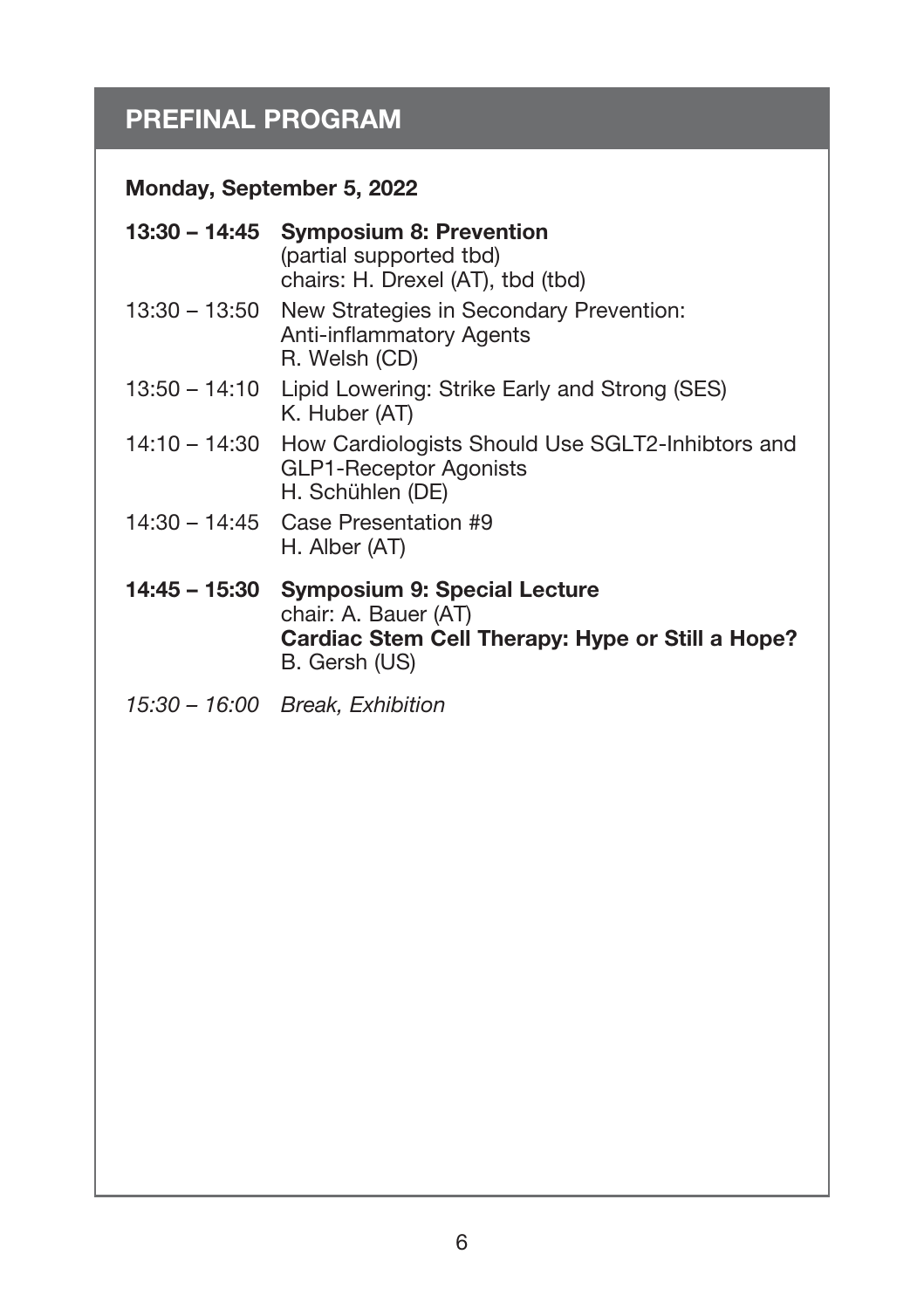## **Monday, September 5, 2022**

| 16:00 – 17:30<br><b>Symposium 10: Master Lectures II</b><br>chairs: P. Clemmensen (DK), D. Gulba (DE)                                                                                                  |
|--------------------------------------------------------------------------------------------------------------------------------------------------------------------------------------------------------|
| 16:00 - 16:20 Adherence to Statins and Blood Pressure Drugs:<br>Challenges and Opportunities<br>C. Granger (US)                                                                                        |
| 16:20 – 16:40<br>Reflections of a Statistician Collaborator in<br>Cardiology Trials<br>S. Pocock (UK)                                                                                                  |
| 16:40 – 17:00<br>Pulmonary Balloon Angioplasty in CTEPH:<br>Past, Present, and Future<br>Irene Lang (AT)                                                                                               |
| 17:00 – 17:25<br>Myocarditis in COVID-infection and after<br>COVID-vaccination<br>S. Kristensen (DK)                                                                                                   |
| 17:25 – 18:00<br><b>Special Invited Lecture</b><br>chair: Susanna Price (UK)<br>Long-term Cardiovascular Consequences after<br><b>COVID-19: Overestimated or a Cause for Concern?</b><br>B. Gersh (US) |
|                                                                                                                                                                                                        |

*20:00 Faculty Evening*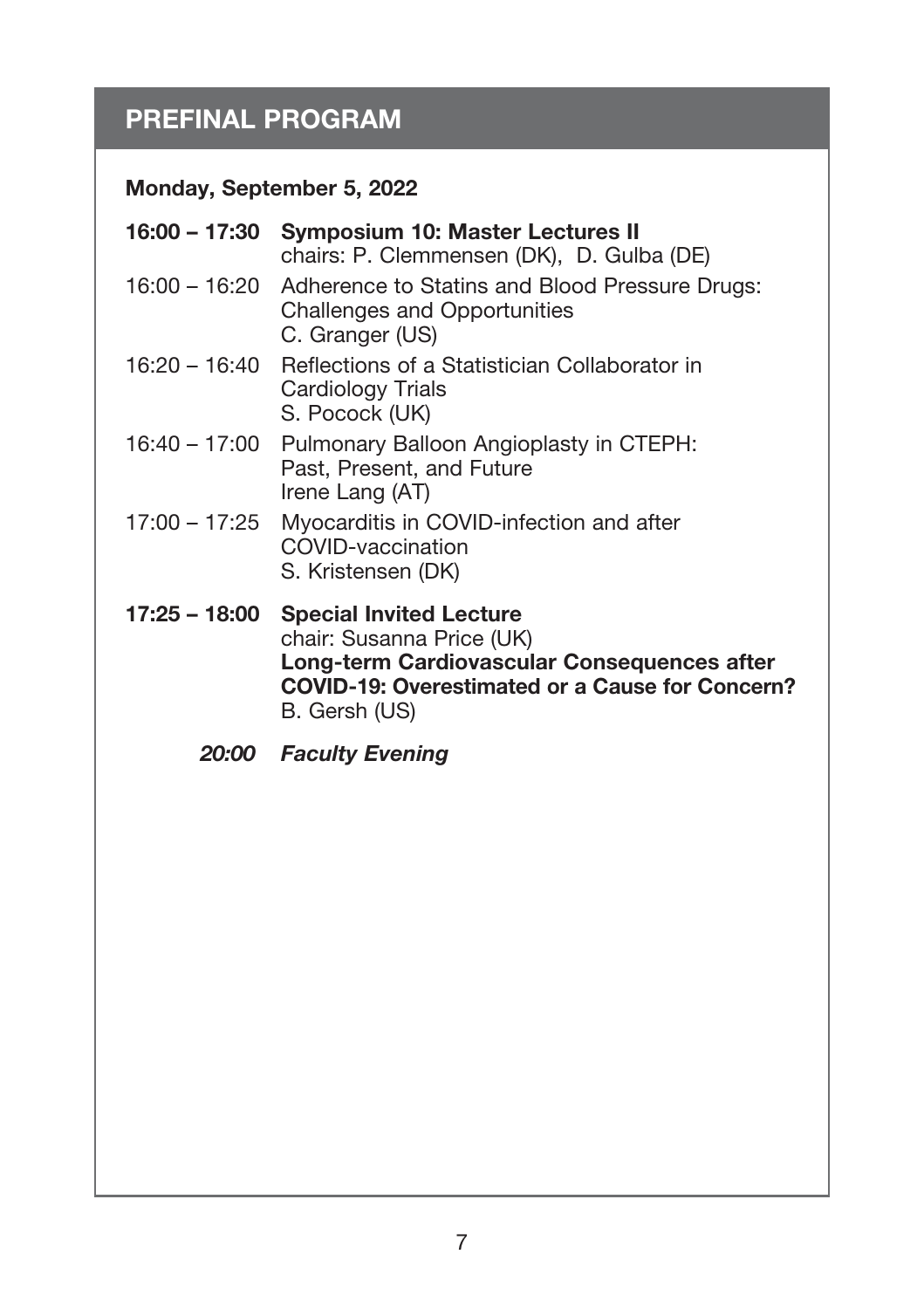### **Tuesday, September 6, 2022**

| $09:30 - 11:00$ | Symposium 12: Acute Cardiovascular Care<br>(patronized by ACCA, tbd)<br>chairs: K. Huber (AT), P. Clemmensen (DK)                                         |
|-----------------|-----------------------------------------------------------------------------------------------------------------------------------------------------------|
| $09:00 - 09:15$ | Case Presentation #10<br>P. Smetana/A Geppert (AT)                                                                                                        |
| $09:15 - 09:25$ | New Developments in Cardiogenic Shock<br>U. Zeymer (DE)                                                                                                   |
| $09:25 - 09:45$ | SCAI Definition or Scores to Predict Outcome and<br>Guide MCS Use in Cardiogenic Shock<br>Susanna Price (UK)                                              |
| $09:45 - 10:00$ | Case Presentation #11<br>A. Geppert (AT)                                                                                                                  |
| $10:00 - 10:20$ | Out of Hosptial Cardiac Arrest;<br>When to Perform Immediate CAG<br>H. Thiele (DE)                                                                        |
| $10:20 - 10:40$ | Improving Survival in Cardiogenic Arrest:<br>Back to the Basics<br>C. Granger (US)                                                                        |
| $10:40 - 11:00$ | MCS in Acute Cardiovaascular Care:<br>Benefit for Whom?<br>Susanna Price (UK)                                                                             |
| 11:00 – 11:30   | Break, Exhibition                                                                                                                                         |
| $11:30 - 12:30$ | Symposium 13 (satellite C): tbd<br>(partial supported tbd)<br>Moderator: tbd (tbd)                                                                        |
| $11:30 - 11:50$ | tbd<br>tbd (tbd)                                                                                                                                          |
| $11:50 - 12:10$ | thd<br>tbd (tbd)                                                                                                                                          |
| $12:10 - 12:30$ | tbd<br>tbd (tbd)                                                                                                                                          |
| $12:30 - 13:30$ | Lunch Break, Exhibition, Moderated Posters 13-18<br>(moderators: S. Kristensen (DK), C. Müller (CH),<br>H. Thiele (DE), H. Darius (DE), FWA Verheugt (NL) |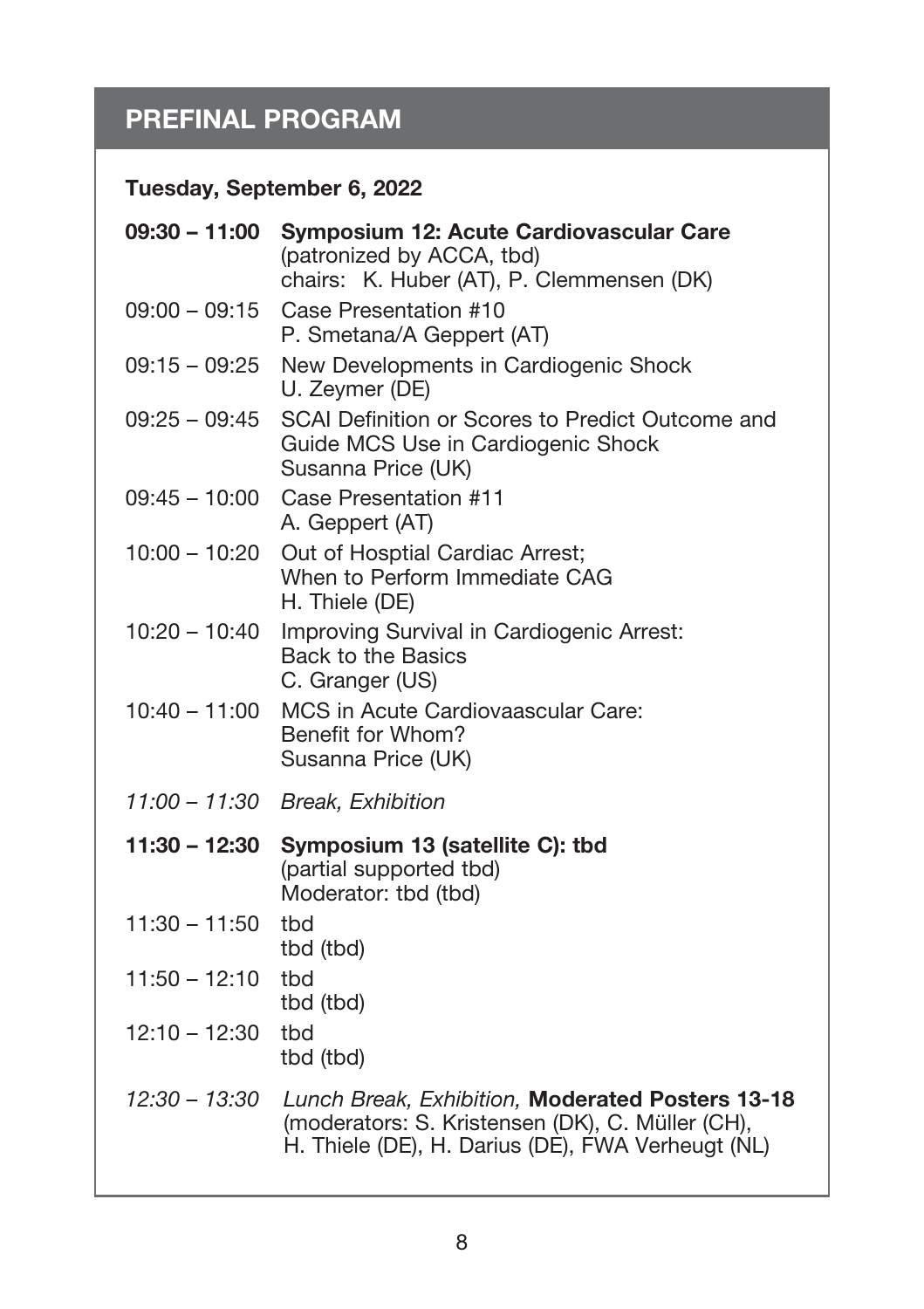## **Tuesday, September 6, 2022**

| 13:30 – 14:30 | <b>Symposium 14: Heart Failure</b><br>(supported by tbd?)                                                            |
|---------------|----------------------------------------------------------------------------------------------------------------------|
| 13:30 – 13:50 | moderators: H. Drexel (AT), tbd (tbd)<br>HFpEF: Not Clearly Defined and With Limited<br>Therapies<br>C. Granger (US) |
| 13:50 – 14:10 | New Biomarkers in Heart Failure<br>C. Müller (CH)                                                                    |
| 14:10 – 14:25 | Biomarker-driven Risk Assessment in Heart Failure<br>S. Pocock (UK)                                                  |
| 14:25 – 15:45 | Symposium 15: The Known Unknown<br>chairs: C. Müller (CH), S. Pocock (UK)                                            |
| 14:25 – 14:45 | Left Ventricular Thrombus; How to Deal With It?<br>C. Granger (US)                                                   |
| 14:45 – 15:05 | Factor XI-Antagonists: Are They the Better NOACs?<br>H. Darius (DE)                                                  |
|               | 15:05 - 15:25 For Whom and When Are CTO Procedures<br><b>Really Beneficial?</b><br>P. Clemmensen (DK)                |
| 15:25 – 15:45 | Polypill: Hope or Hype?<br>FWA Verheugt (NL)                                                                         |
| 15:45         | <b>Poster Awards &amp; Farewell</b><br>K. Huber (AT)                                                                 |
|               | 16:00 End of Meeting                                                                                                 |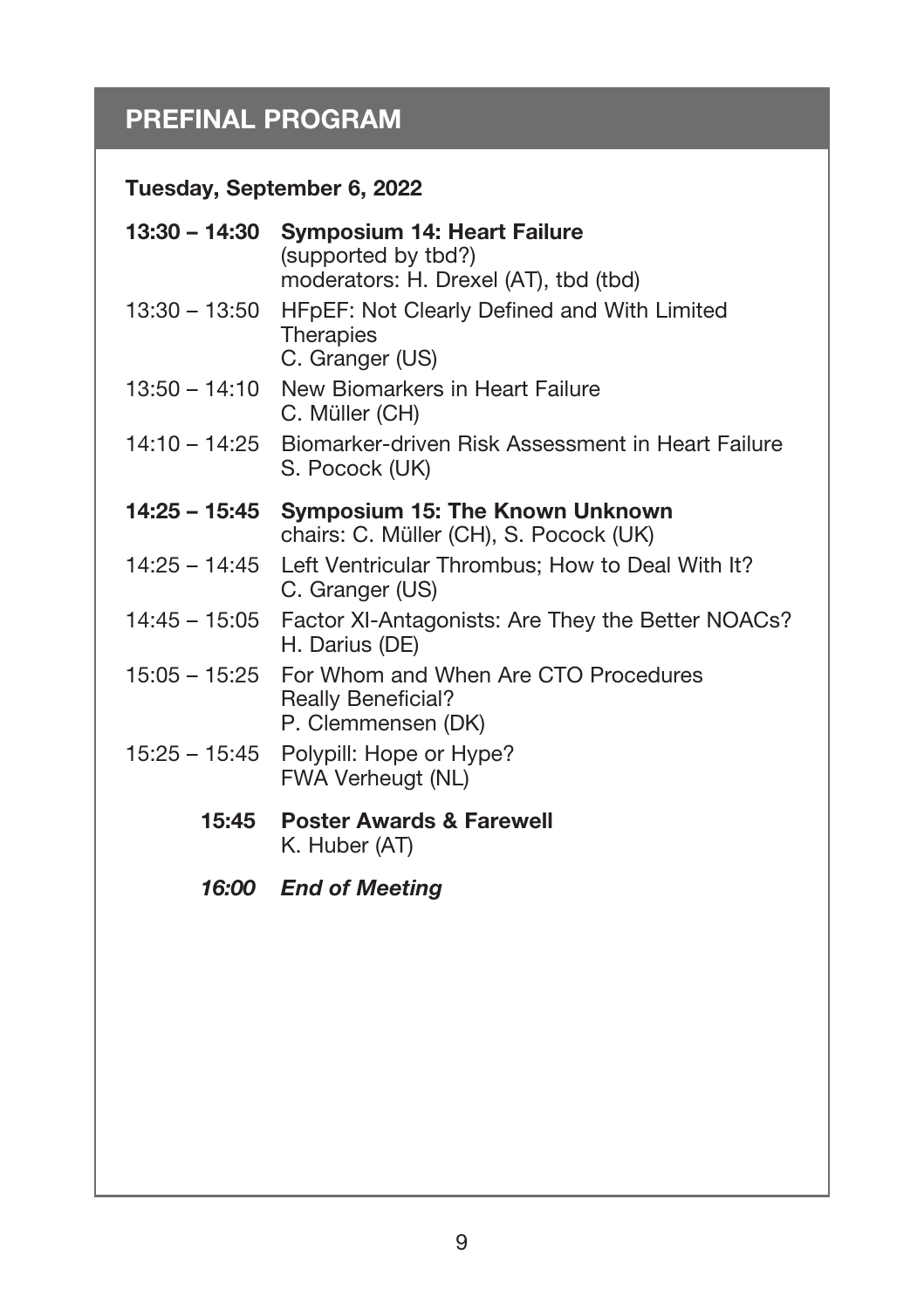## **GENERAL INFORMATION**

#### **Meeting Organization**

Association for the Promotion of Research in Arteriosclerosis, Thrombosis and Vascular Biology (ATVB) Mariahilferstrasse 49, A-1060 Vienna, Austria

#### **Responsible for the Scientific Program**

Kurt Huber, MD, FESC, FACC, FAHA Director, 3<sup>rd</sup> Department of Medicine Cardiology & Intensive Care Medicine, Klinik Ottakring Montleartstrasse 37, A-1160 Vienna, Austria Phone: (+43/1) 49 150-2301, Fax: (+43/1) 49 150-2309 E-mail: kurt.huber@meduniwien.ac.at

#### **Congress Secretariat**

Congress and Study Concept GesmbH Widerhoferplatz 4/3/19, A-1090 Vienna, Austria Contact: Ms. Mag. Franziska Beckmann Phone: (+43) 699 115 16 917 E-mail: csconcept@chello.at

#### **Medical Exhibition & Advertising**

Medizinische Ausstellungs- und Werbegesellschaft Freyung 6, A-1010 Vienna, Austria Contact: Ms. Sonja Chmella Phone: (+43/1) 536 63-32, Fax: (+43/1) 535 60 16 E-mail: maw@media.co.at, www.maw.co.at

#### **Venue**

Austria Trend Hotel, Innsbruck Rennweg 12a, A-6020 Innsbruck, Austria Phone: (+43-512) 2115-0, Fax: (+43-512) 2115-500 E-mail: congress@austria-trend.at

#### **Congress Fee**

 $\epsilon$  600 – / 300 – (reduced fee for physicians in education) 2-day attendance: € 400.– / 200.–\* 1-day attendance: € 200.– / 100.–\* Free for students \* VAT included

**Online registration** https://registration.maw.co.at/coronary22

**DFP** This meeting will be accreditated for Austrian Diploma credit points (Austrian Medical Association).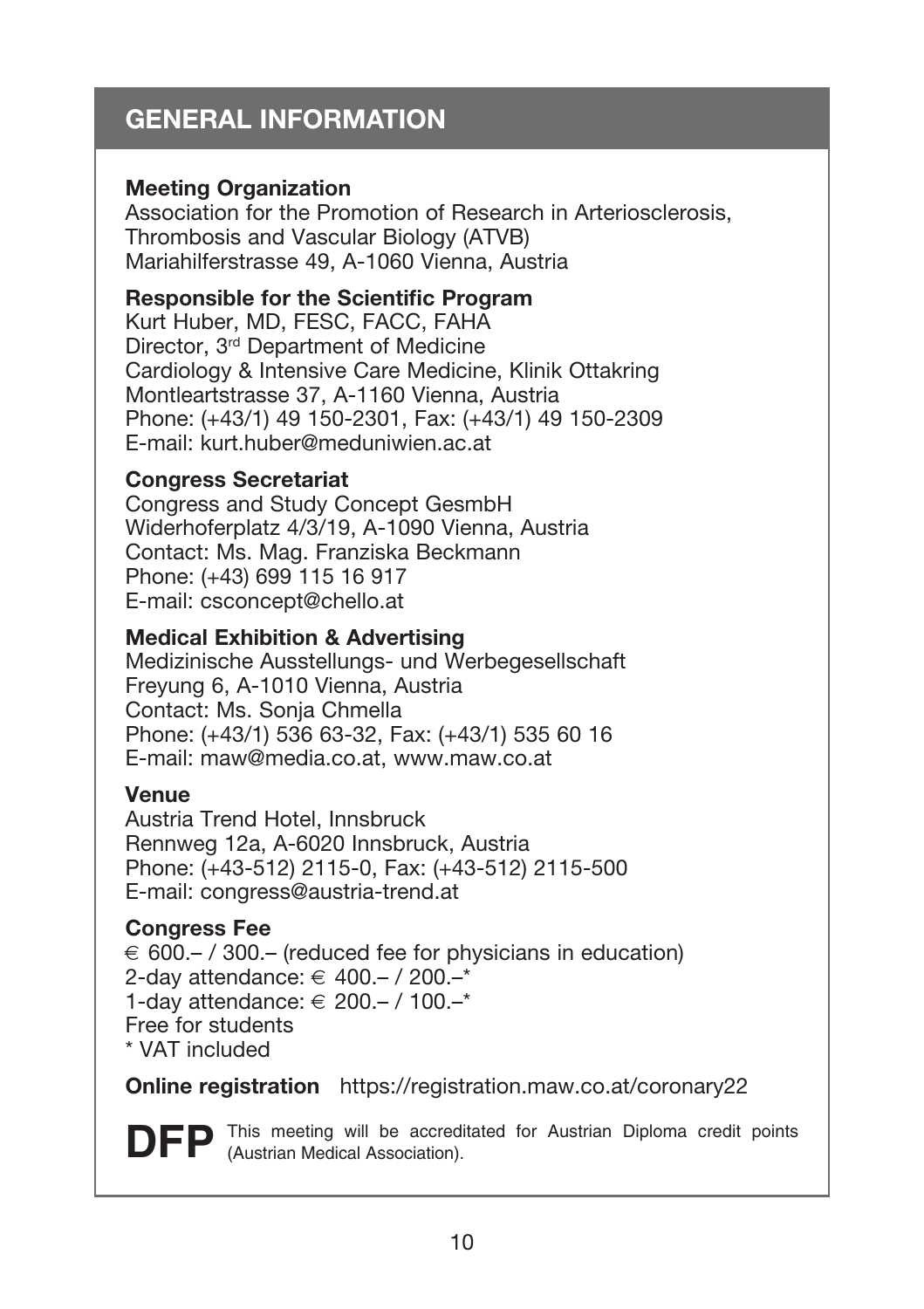## **GENERAL INFORMATION**

This international meeting is patronized by the by the Acute Cardiovascular Care Association (ACCA) of the European Society of Cardiology (ESC), by the European Platelet Academy (EPA), and by the Working Groups on Basic Research and Interventional Cardiology of the Austrian Soicety of Cardiology (OEKG). It is organized by the Association for the Promotion of Research in Arteriosclerosis, Thrombosis and Vascular Biology (ATVB, Vienna, Austria).

#### **Information for Poster Presenters**

You will get notion of acceptance of your abstract latest until **July 15, 2022**.

There will be free access to the whole meeting for poster presenters. **Posters (150x90 cm height x width)** should be mounted on the indicated day (Sunday, Monday, or Tuesday) latest at 9:00 AM and removed at the evening of the same day.

**Poster presentation (3 min) and discussion (3 min)** will take part during the indicated poster moderation sessions.

The best posters will be **awarded on Tuesday, September 6, 2022** at the end of the meeting.

#### **www.cardio-congress.com**